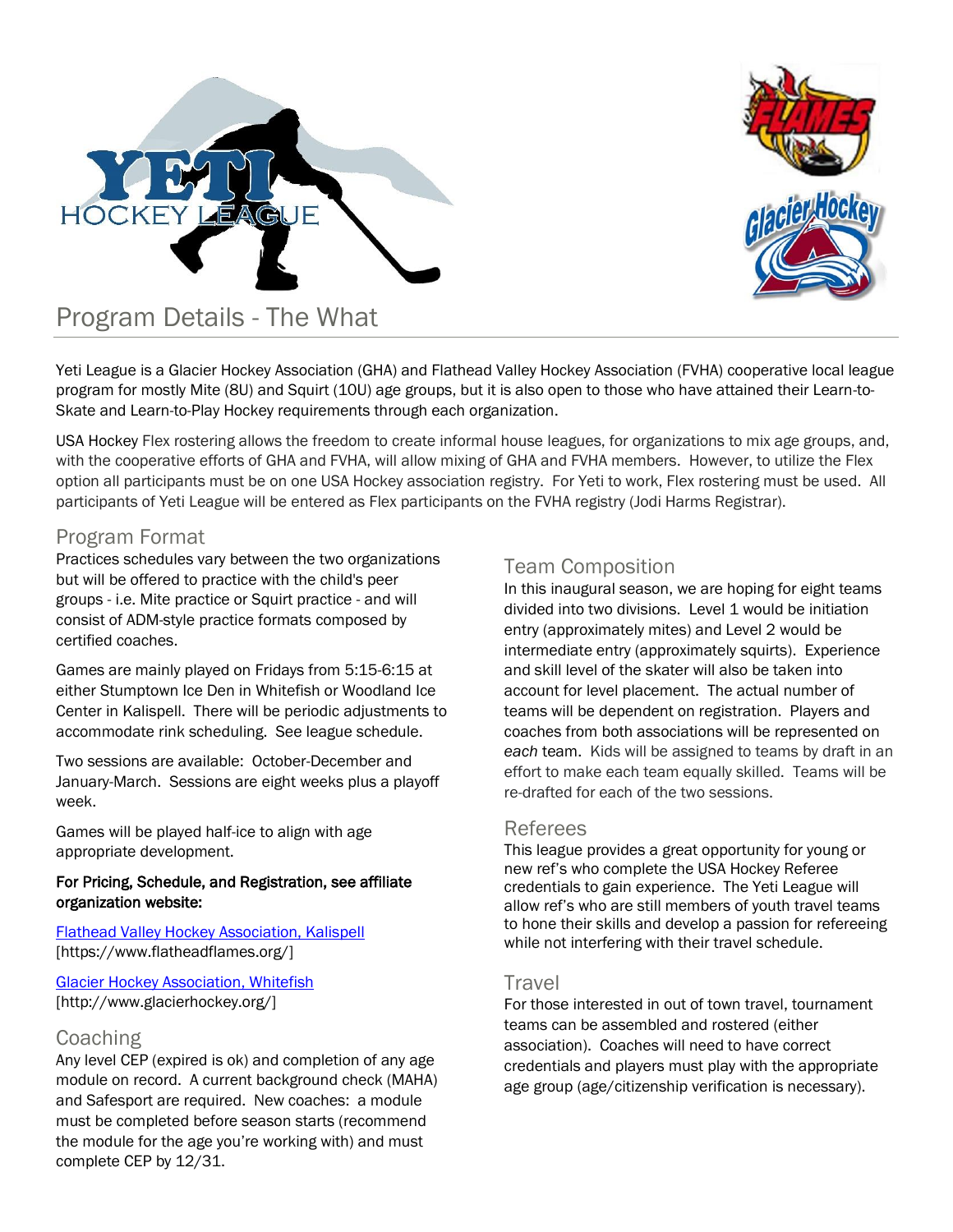# For Parents - The Why

- Increase skill development. Better hockey fundamentals and more creativity.
- Increased ice time due to smaller team size even without the weekend travel to games, with a smaller roster per team, your player will have twice as much ice time per game.
- More puck touches and participation for every level of player.
- Adjust the size of the skating surface in relation to size of the participant kids should not be practicing and playing on same size rink as adults.
- Grow the great sport of hockey! Retain kids who would otherwise drop-off due to exponential cost/travel/weekend commitment associated with travel hockey. Provide an opportunity for kids who are less experienced the ability to try hockey without the required commitment currently inherent with travel hockey. Provide a more effective incubator for skill development, which will improve the likelihood the new skater will develop a passion for the sport. Expand our base-number of participants at the younger ages to develop successful competitive teams at the older age groups.

# What other programs around the state are doing:

- Missoula has tryouts for 10U Travel A, Travel B, and Squirt Select (C house rec, plays 3-4 tournaments) plus four house teams
- Bozeman had 10U A and B, but may have only A next year and require all the kids to play in their Mountain League. They had six teams in the fall and four teams in the spring.
- Helena may have no travel for 10U they currently have five 10U teams.

# Related Articles & Videos:

#### [Minnesota Hockey Cross-Ice Squirt League article](https://www.minnesotahockey.org/news_article/show/277334-cross-ice-squirt-league-maximizes-development)

(https://www.minnesotahockey.org/news\_article/sh ow/277334-cross-ice-squirt-league-maximizesdevelopment)

[NHL Analytics Tracking of 8U Hockey Players](https://youtu.be/CB_Ygapyl7c) video ([https://youtu.be/CB\\_Ygapyl7c](https://youtu.be/CB_Ygapyl7c))

[From Child's View, Parents Find Full-Ice Hockey No Fun](https://youtu.be/cXhxNq59pWg) [video](https://youtu.be/cXhxNq59pWg) (https://youtu.be/cXhxNq59pWg)

# Frequently Asked Questions:

- Q: What about icing and offsides? Will my kid be late learning about how to play the blue line?
- A: Most coaches can teach a player with good skills offsides and icing in about 5 to 10 minutes. Icing is not a skill maneuver. Offsides is not a skill maneuver. Battling and making quick decisions in a crowded area builds skill. Building quick reflexes and fast decision-making ability takes years to develop. This is our focus.
- Q: What if my child gets bored?
- A: This is highly unlikely! The cross/half-ice game is quick and demands the engagement of all players on the ice. Players will have more ice time and more puck touches.
- Q: What if I want to travel?
- A: This is still an option. Tournaments are ala-carte, and you and other families (with a properly certified Coach) may play in as many tournaments as you want. You are not required to travel, but can go out of town as often as you and others would like. The goal here is to have more actual game time than windshield time. Traveling teams must be rostered.

"We play small-area games during our practices and it helps us become better players. It's great to see cross-ice hockey as the standard for young players. There's no need to play full-ice at the youngest ages. In cross-ice you really get a chance to improve your puckhandling, among other skills."

~Zach Parise

Minnesota Wild, 2010 U.S. Olympian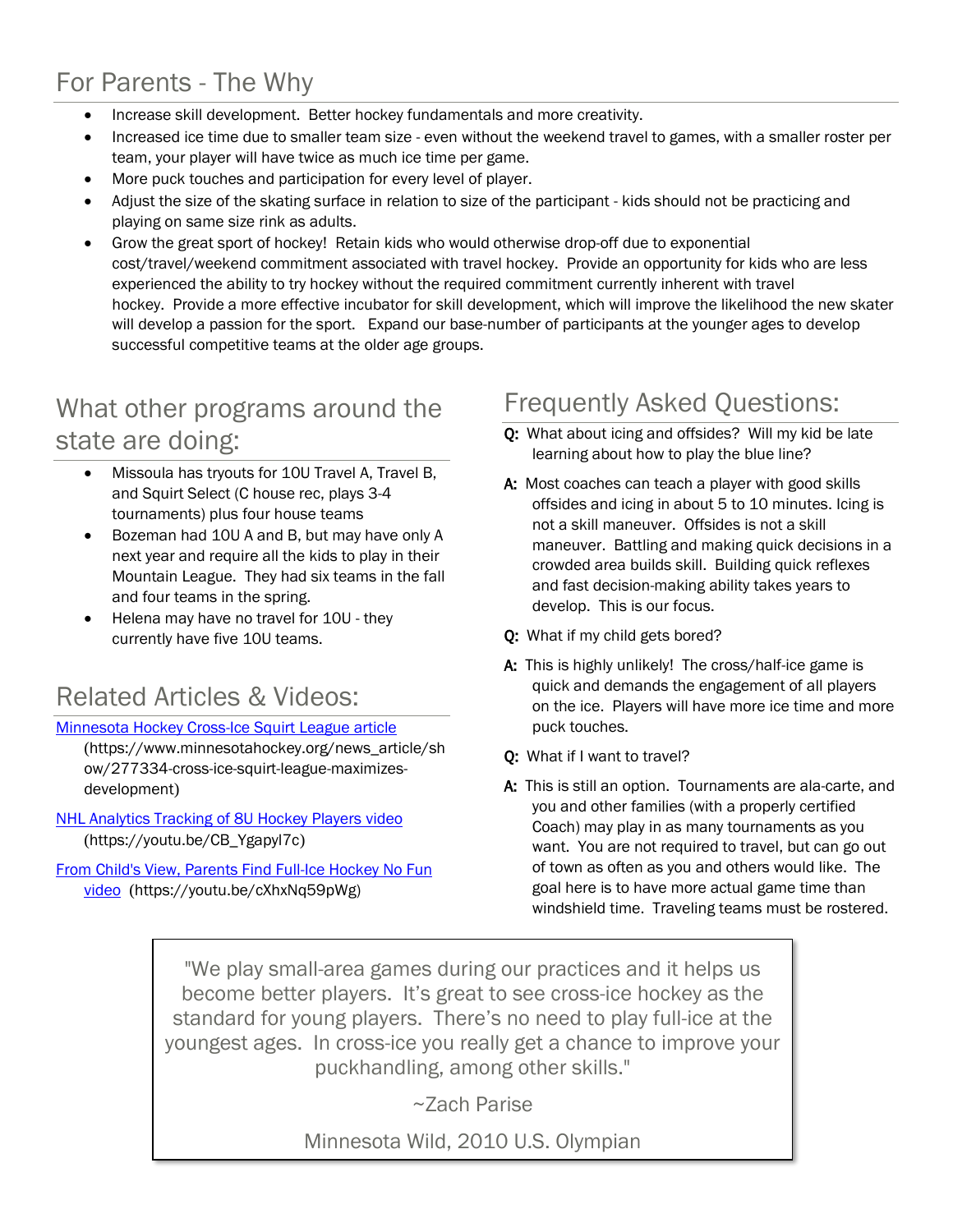## Other supporting comments

## Joe Bonnett - USA Hockey, ADM Regional Manager

As your 10U player trains in station-based practice and small areas, they will acquire skill and hockey IQ at a greater rate, a more efficient rate, because of the ADM recommendations. As your child progresses through 10U, you will see their comfort in handling the puck, skating with the puck, playing in traffic, passing and competing. Soon these skills will lead to success on the full ice sheet, and in the long-term, the emphasis on those skills in the smaller-ice structure will give your child a higher ceiling of skills and ability, helping them reach their full potential rather than plateauing.

Beyond that though, the ultimate goal is helping each player reach their full *long-term* potential. Championships at 10U aren't necessarily the best measure of true player development, especially in a late-specialization sport like ice hockey. The real excitement begins in subsequent years, when your child begins displaying outstanding skills and a more advanced hockey IQ. It's then that many hockey parents realize that having a 12U or 14U child with a high level of skills and smarts is much more exciting than winning 10U games before Halloween."

### Ian Armstrong - Seattle Junior Hockey Association

"The real benefit will be in the long term," he said. "With the cross-ice 8U and half-ice 10U, by the time these kids are 12U players and beyond, they're going to display a lot more skill development and it won't only be the top one or two players, it'll be every player."

As for the skeptics, Armstrong does his best to address their concerns.

"Some people thought it wasn't 'real hockey' because it wasn't played on an adult-sized sheet, but we addressed that by comparing it to other youth sports. Baseball is huge here, but youth baseball doesn't put 10-year-olds on the mound at Safeco Field. They aren't roaming that outfield or running those 90-foot bases. The game would be awful and the skill development would be minimal. That's not what we want for our kids. For the people who want to listen and think it through, it doesn't take long for it to make sense."

A part of that conversation usually involves questions about how kids will learn rules, like icing and offside, and for that, there are numerous answers, including several small-area games and also ice markers for drawing lines.

The oft-vilified screen time can also be an ally, as many 10-year-olds already understand icing and offside thanks to their PlayStation or Xbox. For those who don't, Armstrong and his fellow coaches can assuredly teach them in about 10 minutes on the ice, which is a miniscule price to pay in exchange for the dramatic gains in skill development and engagement afforded by small-ice hockey.

"I feel like the game lost some of its spirit of fun; it's spirit of playing for the right reasons," said Armstrong. "This half-ice 10U initiative, we're doing it for the right reasons. We're not doing this because we were told we have to do it. We're doing it because it makes total sense. We're doing it for the kids."